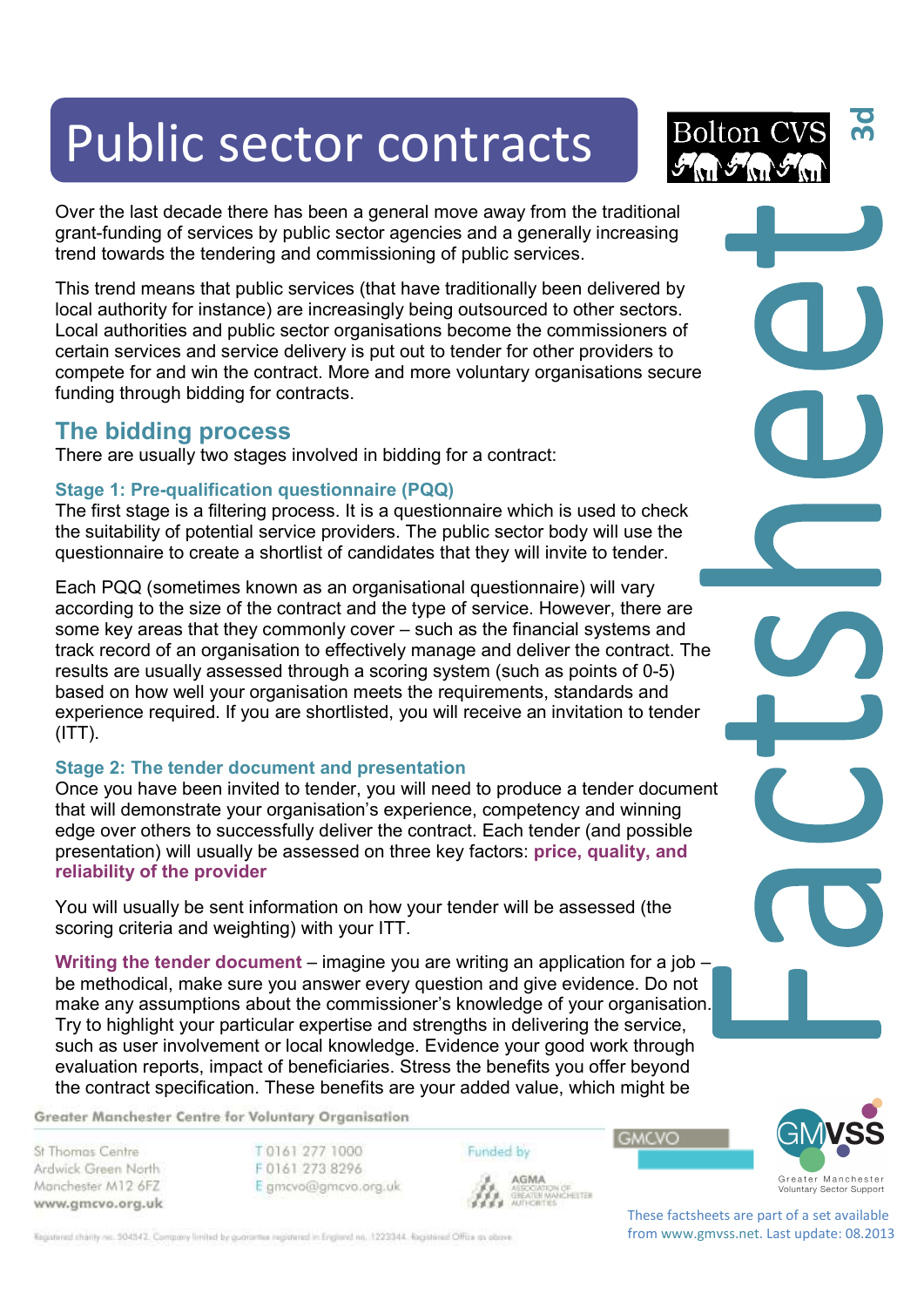# This factsheet is for guidance only - see terms of use, copyright and disclaimer on www.gmvss.net/terms

the extra resources provided by volunteers, your unique skills or knowledge, or your ability to raise additional funding from charitable sources.

**Costs** – It is important to establish the full cost of the service. Address any direct costs of delivering the service (such as staff time) but also any indirect costs (such as administrative support). Though remember that it is a competitive process and your costs must be proportionate to what you are delivering. If you are a charity, you must check whether you should include **VAT.** Seek independent advice on whether you should register for VAT.

You may also need to check with the commissioning body if **TUPE** will apply to the service. TUPE is a type of regulation introduced in 2006 that protects the rights of employees who are transferred from one employer to another. Under TUPE, the old employer has to inform and consult with staff who are affected and the new employer is obliged to maintain certain terms and conditions of employment.

Following the submission of the tender document, you may also be required to give a presentation or interview. Prepare your presentation carefully. You might be given a list of questions you need to answer as part of the presentation. You must answer all the questions in your presentation and if possible, give a typed written response to the panel which responds to the question point by point. You may wish to structure your presentation around these five key areas (unless you've been given a prescribed format): **Your organisation, your experience, the context of your work in relation to the bid, your plans for delivery, and the intended outcomes** 

Once a decision has been made, the commissioning body will inform each applicant about whether they have been successful. Unsuccessful organisations will then have an opportunity to challenge the decision (usually a month). After this, the public body and the successful organisation will negotiate the details and agree the terms of the contract. It might be worth asking for feedback if you are unsuccessful, so that you can improve for next time.

## **To bid or not to bid**

Deciding whether to bid for a contract is an important decision. You need to make sure it is right for your organisation and that you are able to deliver the specified outcomes. Think about the potential service users, the size and length of the contract, and how relevant these are to your organisation's aims, values and strategy. Read the specification carefully, check that the terms of the contract are fair

# **Key Words**

**Commissioning** – the process of defining a particular need, identifying certain criteria and securing a service to address the need

**Contract** – a legally binding agreement to provide goods or services or in exchange for a consideration (usually money)

**Procurement** – the specific part of the commissioning process that refers to the method of purchasing services

**Provider** – a supplier of goods or services

**Purchaser** – a buyer of goods and services

**Specification** – a description of the services to be delivered under contract

**Tender** – a written proposal outlining how a supplier would deliver and meet the requirements outlined in a service specification and the price it would charge

**TUPE** – The Transfer of Undertakings (Protection of Employment) and conditions (such as pay, annual leave, pension entitlements)

Greater Manchester Centre for Voluntary Organisation

St Thomas Centre Ardwick Green North Manchester M12 6FZ www.gmcvo.org.uk

T0161 277 1000 F0161 273 8296 E gmcvo@gmcvo.org.uk Funded by



**GMCVO** 



Voluntary Sector Support

These factsheets are part of a set available from www.gmvss.net. Last update: 08.2013

Registered charity no. 504542. Company limited by guarantee registered in England no. 1223344. Registered Office as obove